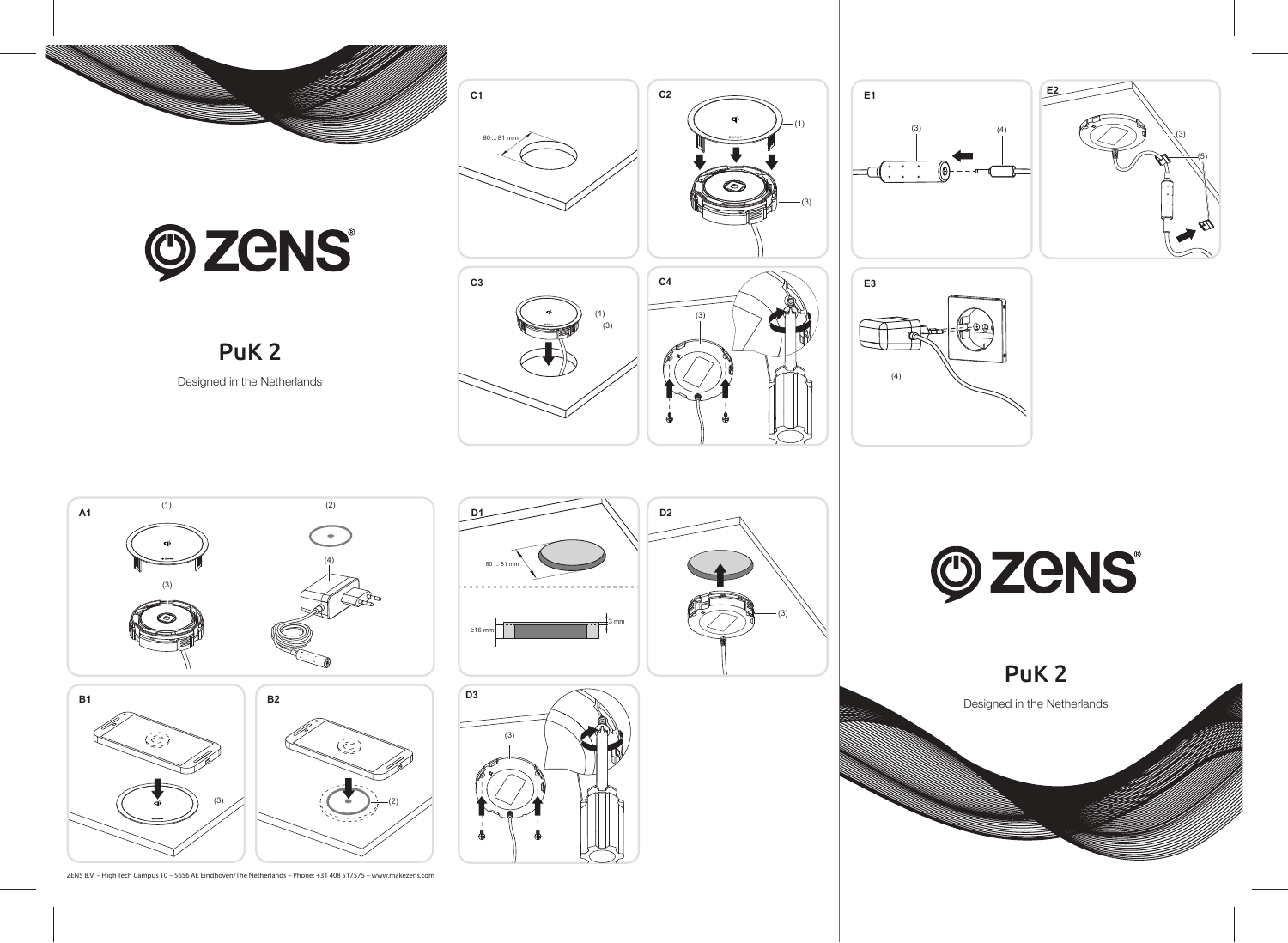**Safety instructions**

Failure to comply with these instructions may result in damage to the device, fire, or other hazards.

During the charging process, magnetic fields are generated which may affect pacemakers or other implanted devices. Contact the manufacturer of the implant before commissioning/using the device.

These instructions are an integral component of the product and must be retained by the end user.

### **Design and layout of the device Figure A1**

(1) Pad – only required for built-in installation (2) Label – only required for substructure installation (3) Inductive charging unit with 1 inductor (4) Power supply with DC plug interface (5) Clips for cable routing

-- The charging station, is fitted with a large inductor that enables material penetration of up to 3 mm for substructure installation. To ensure an optimum charging process, the mobile end device must be placed on the pad (1) so that its inductor is positioned as centrally as possible over the charging station.

### **Function**

The device is used for inductive charging of suitable mobile end devices with a correspondingly fitted receiver inductor, e.g. QI-certified smartphones or tablets.

-- Charging station with plug interface (3) and pad (1) .<br>-- Power supply for socket outlet, with DC plug (4)

### **Product characteristics**

# **Correct use**

**ZGNS** 

ல

positioned approximately centrally on the pad (1)/label (2). A low tone confirms the correct positioning.

-- Only suitable for indoor applications -- Suitable for substructure or built-in installation In the case of substructure installation, please observe the maximum material penetration of the charging station. -- Not suitable for built-in/substructure installation

in metallic materials or materials with a metallic coating.

# **Scope of delivery**

-- Self-adhesive clips (5) for cable routing -- Label (2)

### **Operation** Charging a mobile end device

The device may only be used to charge QI-compatibleend devices or end devices equipped with additional QI-certified charging equipment, e.g. a charging sleeve. Only charge mobile end device if the charging status is below 100 %.

-- there are no sources of water or other fluids nearby.

The charging process can be improved/accelerated if the protective cover of the mobile end device is removed beforehand.

 $\cdot$  Make a hole of Ø 80 ... 81 mm in the mounting plate.

 $\cdot$  Remove the protective film from the self-adhesive edge on the bottom of the pad (1).

Care must be taken to ensure that no metallic or metalliferous objects/particles are lying on the charging station. The charging station then tries to charge and acknowledges the unsuccessful attempt with a repetitive warning tone.

The pad is free from any metalliferous objects and cleaned.

• Place the mobile end device over the built-in (Figure B1)/sub-mounted (Figure B2) charging station so that the receiver inductor is

-- The depth of the recess is at least 16 mm so that the clamping lugs can clamp the charging unit sufficiently (Figure D1).

Depending on the end device, a quiet humming sound signals the start of the charging process. The mobile end device displays the charging progress.

The position of the charging system in the mobile end device may vary depending on the manufacturer and model. Please observe the instructions of the mobile end device. The charging station will respond with 4 signal tones in rapid succession if the mobile end device cannot be charged. The charging process is aborted immediately. Then:

> Acoustic signal confirms that direct current is present on the charging unit. The charging station is ready for operation.

**Appendix Technical data Power supply:** Input voltage 100 … 240 V AC Frequency 50/60 Hz Output voltage 12.0 V DC +/- 5 % Power consumption (standby) < 0.3 W Energy efficiency class V

- die uber der Aussparung verbleibende

 • Keep adjusting the position of the mobile end device until the charging station and device display the charging process.

The charging process will generate heat.

### **Cleaning the pad**

• Unplug the power supply from the socket outlet. • Wipe the pad (1) with a slightly damp, lint-free cloth.

- Do not allow any moisture to get into the device. • Dry the pad (1) completely with a dry cloth.
- Plug the power supply back into the socket outlet.

### **Information for electricians**

**Installation and electrical connection**

# **Selecting installation location**

When selecting the installation location, make sure:

-- there are no metallic objects or pieces of furniture nearby.

-- there are no heat sources nearby.

-- In the case of substructure installation, the material thickness of the mounting plate is

adequate (see technical data). -- There is enough room to set down mobile end devices.

### **Assembly of the device (built-in installation, Figure C1 … C4)**

• Place pad (1) onto the charging unit (3) and press down until it snaps into place.

• Insert the charging station from above into the built-in opening.

• Place the pad with the adhesive strip on the clean mounting surface and press down gently. • The charging unit can also be locked from below in the built-in opening if necessary. To do this, insert the 2 enclosed screws into the grooved clamping lugs and screw on slightly until the clamping lugs grip on the edges.

Mobiles Endgerät aufladen Es können ausschließlich QI-ladefähige Endgeräte oder Endgeräte, die mit einer zusätzlichen Qi-zertifizierten Ladeeinrichtung versehen sind, wie z. B. einer Ladehulle, aufgeladen werden. Mobiles Endgerät nur dann laden, wenn der Ladestatus unter 100 % liegt.

**Assembly of the device (substructure installation, Figure D1 … D4)**

When implementing the substructure recess make sure that:

-- The remaining material thickness over the recess does not exceed the maximum possible material penetration of the charging unit of 3 mm (Figure D1).

• Introduce the substructure recess of Ø 80 … 81 mm into the mounting plate from below. • Insert the charging unit (3) straight into the substructure opening from below.

• Fasten the charging unit in the substructure opening. To do this, insert the 2 enclosed screws into the grooved clamping lugs and screw on slightly until the clamping lugs grip

and the charging unit is clamped. • Attach the label centrally over the installation point of the charging unit in order to mark the usable positioning area of the mobile end device

-- genugend Ablagefläche fur mobile Endgeräte vorhanden ist.

for the charging process.

**Connecting the device (Figure E1 … E3)** • Establish the plug connection with the power

Only use the officially approved, power supply

- Die Schutzfolie fur den selbstklebenden Rand
- auf der Unterseite des Ablagepads (1) abziehen. • Ladestation von oben in die Einbauöffnung

supply (4).

provided.

Do not use any extension cables.

sauberen Montageoberfläche aufsetzen und leicht andrucken.

• Route the cable between the charging station and power supply under the mounting plate using the self-adhesive clips provided (5). • Plug the power supply (4) into a suitable socket

outlet.

• Ladeeinheit (3) von unten gerade in die Unterbauöffnung einfuhren.

# **Charging station:**

• Ladeeinheit in der Unterbauöffnung befestigen. Dazu die 2 beiliegenden Schrauben hinter den geriffelten Klemmlaschen einsetzen und leicht anschrauben bis die Klemmlaschen greifen und die Ladeeinheit festgeklemmt ist.

Eingangsspannung 100 … 240 V AC Frequenz 50/60 Hz Ausgangsspannung 12,0 V DC +/- 5 % Leistungsaufnahme (Standby) < 0,3 W Energieeffizienzklasse V

Output current 1.0 A Switching frequency 105 … 113 kHz Charging capacity max. 5 W, QI certified devices Operating temperature 0 … 30 °C Storage temperature -20 … +70 °C Degree of protection IP 43 Assembling height of pad 1.7 mm Diameter of built-in/substructure opening 80 … 81mm Depth of the substructure opening min. 16 mm Directives: EMV Directive 2004/108/EC Switching frequency 110 … 120 kHz For substructure installation - Material penetration max. 3 mm - Material thickness of the mounting plate min. 16 mm (remaining material thickness) ETSI EN 301 489-3 V1.6.1 (2013-08) ETSI EN 301 489-1 V1.9.2 (2011-09) Radio Equipment and Telecommunication Terminal Equipment Directive (1999/5/EC) – R&TTE ETSI EN 300 330-2 V1.5.1 (2010-02) EN 55022: 2010 EN 61000-3-2: 2006 + A1: 2009 + A2: 2009 EN 61000-3-3: 2008 EN 55024: 2010 EMC Directive 2004/108/EC UL 60950-1, 2nd Edition, 2007-03-27 FCC part 15C FCC CFR47 Part 1 – 1.1307 and 1.1310

# **GB**

### **Sicherheitshinweise**

Bei Nichtbeachtung der Anleitung können Schäden am Gerät, Brand oder andere Gefahren entstehen.

Beim Ladevorgang entstehen Magnetfelder, die Herzschrittmacher oder andere implantierte Geräte beeinflussen können. Vor Inbetriebnahme/ Nutzung den Hersteller des Implantates kontaktieren.

Diese Anleitung ist Bestandteil des Produkts und muss beim Endanwender verbleiben.

### **Geräteaufbau Bild A1**

(1) Ablagepad – nur fur Einbau-Montage erforderlich (2) Aufkleber– nur fur Unterbau-Montage erforderlich (3) induktive Ladeeinheit mit 1 Spule (4) Netzteil mit DC-Steckbuchse (5) Clips zur Leitungsverlegung Funktion Das Gerät dient zum induktiven Laden mit entsprechender Empfängerspule ausgestatteter, mobiler Endgeräte, wie z. B. OI-zertifizierte Smartphones oder Tablets.

**DE**

### **Produkteigenschaften**

**ZON** 

இ

-- Die Ladestatio, ist mit einer großen Spule ausgestattet, die bei Unterbau-Montage eine Materialdurchdringung bis zu 3 mm ermöglicht. Fur einen optimalen Ladevorgangist das mobile Endgerät auf dem Ablagepad (1) so abzulegen, dass dessen Spule möglichst mittig uber der Ladestation positioniert ist.

### **Bestimmungsgemäßer Gebrauch**

-- nur zur Anwendung in Innenräumen geeignet -- fur die Unterbau- oder Einbau-Montage geeignet Bei Unterbau-Montage die maximale Materialdurchdringung der Ladestation beachten. -- nicht zum Einbau/Unterbau in metallische oder mit metallhaltigen Beschichtungen versehene Materialien geeignet.

#### **Lieferumfang**

-- Ladestation mit Steckbuchse (3) und Ablagepad (1)

-- Netzteil fur Steckdose, mit DC-Stecker (4) -- selbstklebende Clips (5) fur Leitungsverlegung -- Aufkleber (2)

# **Bedienung**

Gegebenenfalls kann der Ladevorgang verbessert/ beschleunigt werden, wenn die Schutzhulle des mobilen Endgerätes vorher entfernt wird.

Es ist darauf achten, dass keine metallischen oder metallhaltigen Gegenstände/Partikel auf der Ladestation liegen. Die Ladestation versucht dann zu laden und quittiert die Fehlversuche mit einem sich wiederholdenden Warnton.

Das Ablagepad ist frei von metallhaltigen Gegenständen und gereinigt.

• Mobiles Endgerät uber der eingebauten (Bild B1)/untergebauten (Bild B2) Ladestation so ablegen, dass die Empfängerspule im Gerät ungefähr mittig auf dem Ablagepad (1)/Aufkleber

(2) platziert ist. Ein leiser Ton bestätigt die richtige Positionierung. Je nach Endgerät kann ein leises

Summen den Beginn des Ladevorgangs signalisieren. Das mobile Endgerät zeigt den Ladevorgang an.

Die Ladevorrichtung im mobilen Endgerät kann je nach Hersteller und Modell unterschiedlich positioniert sein. Anleitung des mobilen Endgerätes

beachten. Mit 4 schnell aufeinander folgenden Signaltönen

reagiert die Ladestation, wenn das mobile Endgerät nicht geladen werden kann. Der

Ladevorgang wird sofort abgebrochen. Dann: • Die Position des mobilen Endgerätes korrigieren, bis Ladestation und Gerät den Ladevorgang anzeigen.

Beim Laden kommt es zu Wärmeentwicklung.

# **Ablagepad reinigen**

• Netzteil aus der Steckdose ziehen. • Ablagepad (1) mit einem leicht angefeuchteten, nicht fusselnden Tuch abwischen.

Darauf achten, dass keine Feuchtigkeit in das Gerät eindringt.

• Ablagepad (1) mit trockenem Tuch vollständig trocknen.

• Netzteil wieder in die Steckdose einstecken.

### **Informationen für die Elektrofachkraft**

**Montage und elektrischer Anschluss**

### **Montageort auswählen** Bei der Auswahl des Einbauortes ist darauf zu achten, dass:

-- keine Wasser- oder andere Flussigkeitsquellen

- in der Nähe sind. -- keine metallischen Gegenstände oder Möbelteile
- in der Nähe sind. -- keine Wärmequellen in der Nähe sind.

-- bei Unterbau-Montage die Materialstärke der Montageplatte ausreichend ist (siehe technische Daten).

### **Gerät montieren (Einbau-Montage, Bild C1 … C4)**

• Ein Loch mit Ø 80 … 81mm in die Montageplatte einbringen.

• Ablagepad (1) auf die Ladeeinheit (3) stecken und andrucken bis es einrastet.

einfuhren. • Das Ablagepad mit dem Klebestreifen auf der

• Bei Bedarf kann die Ladeeinheit zusätzlich von unten in der Einbauöffnung fixiert werden. Dazu die 2 beiliegenden Schrauben hinter den geriffelten Klemmlaschen einsetzen und leicht anschrauben bis die Klemmlaschen an den Rändern greifen.

### **Gerät montieren (Unterbau-Montage, Bild D1 … D4)**

Beim Umsetzen der Unterbauaussparung ist zu

beachten, dass:

Materialstärke die maximal mögliche Materialdurchdringung der Ladeeinheit von 3 mm

nicht uberschreitet (Bild D1). -- Die Tiefe der Aussparung mindestens 16 mm beträgt, damit die Klemmlaschen die Ladeeinheit

ausreichend befestigen können (Bild D1). • Die Unterbau-Aussparung mit Ø 80 … 81mm von unten in die Montageplatte einbringen.

• Den beiliegenden Aufkleber mittig uber dem Einbauort der Ladeeinheit anbringen, um

fur den Ladevorgang den nutzbaren

Positionierungsbereich fur das mobile Endgerät zu markieren.

**Gerät anschliessen (Bild E1 … E3)**

• Steckverbindung zum Netzteil (4) herstellen. Ausschließlich das offiziell zugelassene, beiliegende Netzteil verwenden.

Keine Verlängerungskabel verwenden. • Leitung zwischen Ladestation und Netzteil mit beiliegenden, selbstklebenden Clips (5) unter

der Montageplatte verlegen. • Netzteil (4) in eine geeignete Steckdose stecken.

Ein Akkustisches Signal bestätigt, dass an der Ladeeinheit Gleichstrom anliegt. Die Ladestation ist betriebsbereit.

# **Anhang**

**Technische Daten Netzteil:**

# **Ladestation:**

Ausgangsstrom 1,0 A Schaltfrequenz 105 … 113 kHz Ladekapazität max. 5 W, Qi zertifizierte Geräte Betriebstemperatur 0 … 30 °C Lagertemperatur -20 ... +70 °C Schutzart IP43 Aufbauhöhe Ablagepad 1,7 mm Durchmesser Einbau-/ Unterbauöffnung 80 ... 81mm Tiefe der Unterbauöffnung min. 16 mm Richtlinien: EMV-Richtlinie 2004/108/EG Schaltfrequenz 110 … 120 kHz Fur Unterbau-Montage: - Materialdurchdringung max. 3 mm - Materialstärke Montageplatte min. 16 mm (verbleibende Materialstärke) ETSI EN 301 489-3 V1.6.1 (2013-08) ETSI EN 301 489-1 V1.9.2 (2011-09) Radio Equipment and Telecommunication Terminal Equipment Directive (1999/5/EC) – R&TTE ETSI EN 300 330-2 V1.5.1 (2010-02) EN 55022: 2010 EN 61000-3-2: 2006 + A1: 2009 + A2: 2009 EN 61000-3-3: 2008 EN 55024: 2010 EMC Directive 2004/108/EC UL 60950-1, 2nd Edition, 2007-03-27 FCC part 15C FCC CFR47 Part 1 – 1.1307 and 1.1310

# PuK 2

# PuK 2

ZENS B.V. – High Tech Campus 10 – 5656 AE Eindhoven/The Netherlands – Phone: +31 408 517575 – www.makezens.com